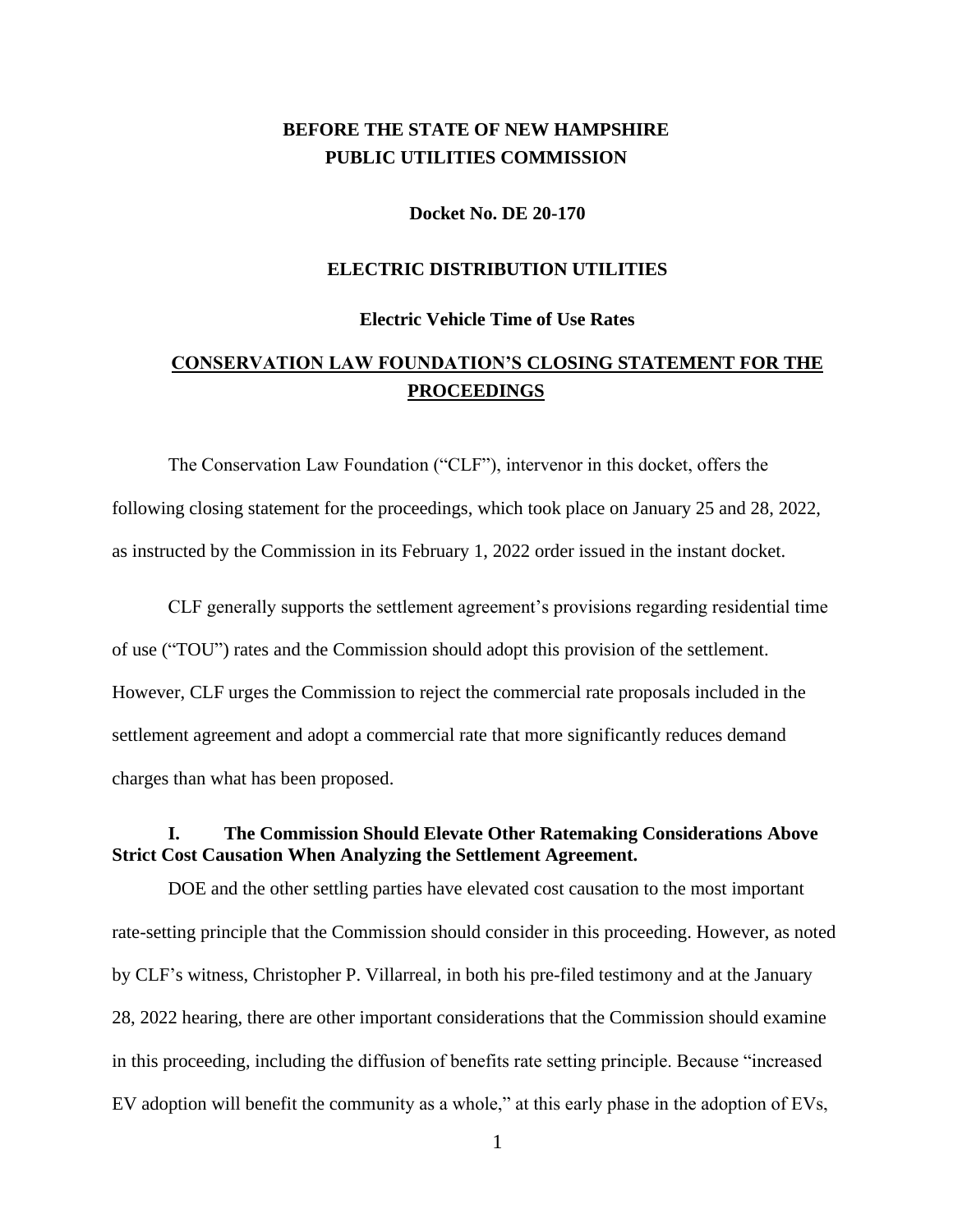"charging infrastructure need not be held strictly to cost causation." (Ex. 6, Villarreal Testimony at Bates 13). The Commission could decide "that for some period of time, developing rates that will promote EV adoption should be prioritized over other rate design principles." *Id.*  Transportation electrification is likely to accelerate in New Hampshire in the next several years and will result in a number of benefits for New Hampshire. In particular, increased transportation electrification will result in increased electricity demand, which will result in decreased rates for all ratepayers, as well as environmental benefits from fewer emissions. To the extent the Commission prioritizes transportation electrification in NH, it will benefit NH ratepayers as a whole, result in environmental benefits, and increase efficiencies in the long run.

### **II. The Demand Charge Alternative Included in the Settlement Agreement Would Still Act as a Significant Barrier to Public Charging Station Investments.**

Nearly all of the parties in these proceedings acknowledged in the hearing and in their pre-filed testimonies that demand charges can be detrimental to low utilization public EV charging station investments. As these parties recognize, for low utilization rate public charging stations, demand charges can make up a significant portion of the electric bill, which can result in such stations being uneconomical. Moreover, the Commission itself recognized that "demand charges may limit the economic viability of low utilization rate, high demand draw EVSE" in order No. 26,394 in Docket No. IR 20-004. For the next few years, most public charging stations in NH will be low utilization.

As Mr. Villarreal testified at the hearing, the demand charge alternative included in the settlement agreement, which would impose a 50 percent demand charge rate, would be inadequate to resolve the problems associated with demand charges reducing the viability of low utilization public charging stations. In particular, under the proposed 50 percent demand charge, demand charges would remain sufficiently high such that demand charges would still prove cost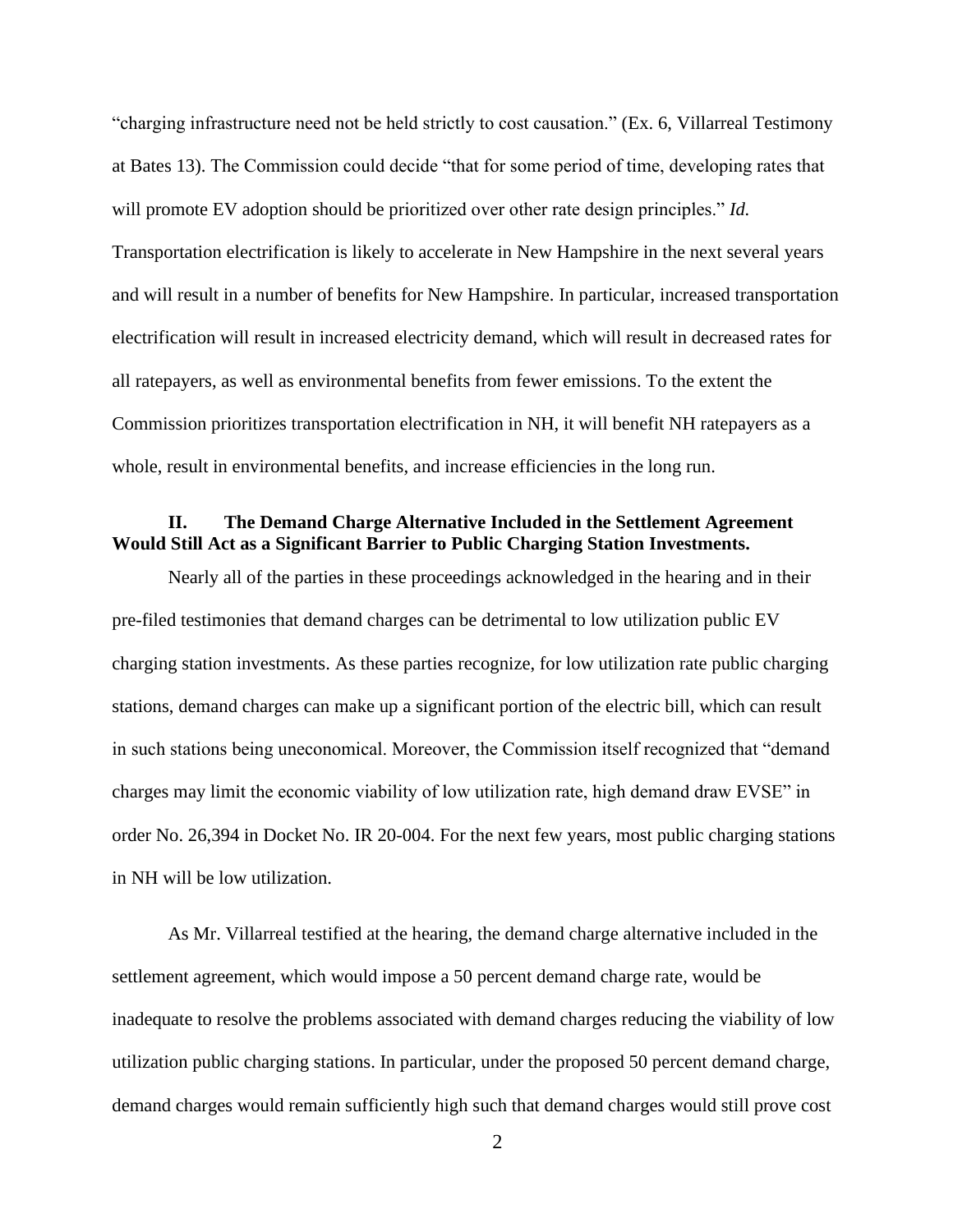prohibitive to public charging station investments in NH. The Commission, therefore, should set a commercial rate that eliminates or reduces most demand charges for public charging stations.

### **III. The State Energy Strategy Supports Rejection of the Commercial Rate Provisions in the Settlement Agreement.**

The NH State Energy Strategy states that with respect to transportation, the state should not prioritize function over form. *New Hampshire 10-Year State Energy Strategy*, at 47 (April 2018). However, the commercial rate proposal developed by DOE and the two utilities that are party to the settlement agreement has precisely done that, effectively prioritizing function over form. The settling parties have developed a rate proposal for public charging stations that prioritizes TOU rates over other considerations, despite several of the witnesses at the hearing recognizing that TOU rates may be ineffective in modifying charging behavior for public charging station users. In fact, some of the settling parties' witnesses admitted that they do not know the extent to which public charging station users will shift charging times from peak to offpeak times in response to the TOU rates included in the settlement agreement. While revenue neutrality should not be the Commission's sole priority, if the Commission chooses to prioritize revenue neutrality, it would be better and more feasible to adopt a revenue neutral rate for public charging stations that reduces demand charges below the 50 percent reduction in the settlement agreement and that does not include TOU rates. Both Liberty's and Unitil's witnesses acknowledged at the hearing that Liberty and Unitil have designed revenue neutral EV commercial rates that eliminated all or most demand charges at low utilization rates, without TOU rates. *See, e.g.*, Ex. 1, Tebbetts Attachment at Bates 8-9; Ex. 19, Unitil Response to Staff 2- 6 (Attachment 2) at Bates 2-3. The Commission could adopt a similar rate here that would do more to encourage public charging station development than the commercial EV rates included in the settlement agreement.